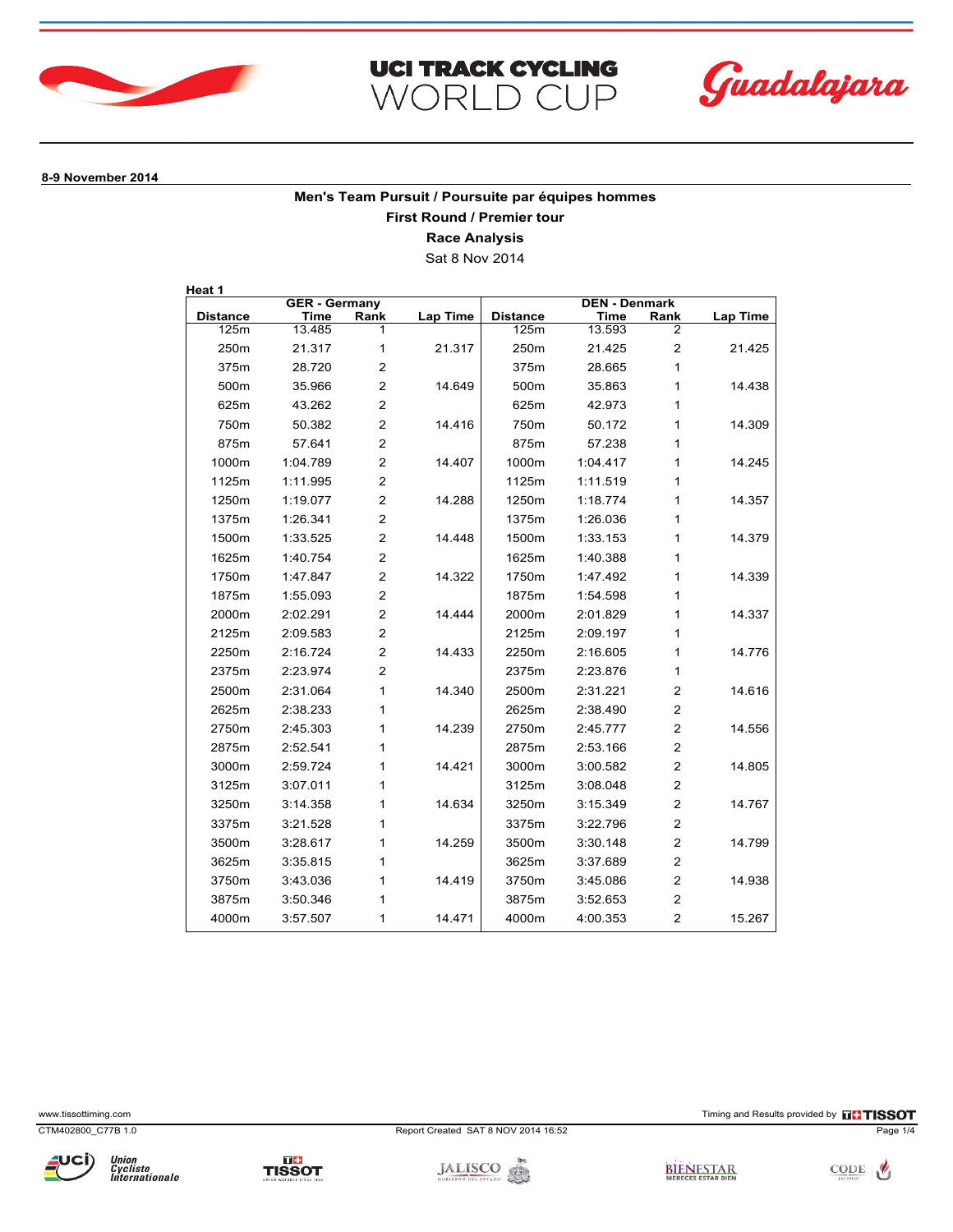





**8-9 November 2014**

**Men's Team Pursuit / Poursuite par équipes hommes First Round / Premier tour**

**Race Analysis**

Sat 8 Nov 2014

| <b>NZL - New Zealand</b> |          |      | <b>ESP - Spain</b> |                 |             |                         |                 |
|--------------------------|----------|------|--------------------|-----------------|-------------|-------------------------|-----------------|
| <b>Distance</b>          | Time     | Rank | <b>Lap Time</b>    | <b>Distance</b> | <b>Time</b> | Rank                    | <b>Lap Time</b> |
| 125m                     | 13.221   | 1    |                    | 125m            | 13.686      | 2                       |                 |
| 250m                     | 20.895   | 1    | 20.895             | 250m            | 21.454      | $\overline{\mathbf{c}}$ | 21.454          |
| 375m                     | 28.227   | 1    |                    | 375m            | 29.062      | $\overline{2}$          |                 |
| 500m                     | 35.346   | 1    | 14.451             | 500m            | 36.569      | $\overline{2}$          | 15.115          |
| 625m                     | 42.533   | 1    |                    | 625m            | 44.205      | $\overline{2}$          |                 |
| 750m                     | 49.612   | 1    | 14.266             | 750m            | 51.675      | $\overline{2}$          | 15.106          |
| 875m                     | 56.771   | 1    |                    | 875m            | 59.216      | $\overline{2}$          |                 |
| 1000m                    | 1:03.871 | 1    | 14.259             | 1000m           | 1:06.560    | $\overline{2}$          | 14.885          |
| 1125m                    | 1:11.078 | 1    |                    | 1125m           | 1:14.069    | $\overline{2}$          |                 |
| 1250m                    | 1:18.253 | 1    | 14.382             | 1250m           | 1:21.415    | $\overline{2}$          | 14.855          |
| 1375m                    | 1:25.336 | 1    |                    | 1375m           | 1:28.985    | $\overline{2}$          |                 |
| 1500m                    | 1:32.586 | 1    | 14.333             | 1500m           | 1:36.677    | $\overline{\mathbf{c}}$ | 15.262          |
| 1625m                    | 1:39.727 | 1    |                    | 1625m           | 1:44.265    | $\overline{2}$          |                 |
| 1750m                    | 1:46.966 | 1    | 14.380             | 1750m           | 1:51.977    | $\overline{2}$          | 15.300          |
| 1875m                    | 1:54.063 | 1    |                    | 1875m           | 1:59.489    | $\overline{2}$          |                 |
| 2000m                    | 2:01.156 | 1    | 14.190             | 2000m           | 2:06.984    | $\overline{2}$          | 15.007          |
| 2125m                    | 2:08.372 | 1    |                    | 2125m           | 2:14.544    | $\overline{2}$          |                 |
| 2250m                    | 2:15.547 | 1    | 14.391             | 2250m           | 2:22.161    | $\overline{2}$          | 15.177          |
| 2375m                    | 2:22.816 | 1    |                    | 2375m           | 2:29.878    | $\overline{2}$          |                 |
| 2500m                    | 2:29.978 | 1    | 14.431             | 2500m           | 2:37.574    | $\overline{2}$          | 15.413          |
| 2625m                    | 2:37.061 | 1    |                    | 2625m           | 2:45.060    | $\overline{c}$          |                 |
| 2750m                    | 2:44.309 | 1    | 14.331             | 2750m           | 2:52.335    | $\overline{2}$          | 14.761          |
| 2875m                    | 2:51.569 | 1    |                    | 2875m           | 3:00.170    | $\overline{2}$          |                 |
| 3000m                    | 2:59.045 | 1    | 14.736             | 3000m           | 3:08.446    | $\overline{2}$          | 16.111          |
| 3125m                    | 3:06.354 | 1    |                    | 3125m           | 3:16.531    | $\overline{c}$          |                 |
| 3250m                    | 3:13.867 | 1    | 14.822             | 3250m           | 3:24.283    | $\overline{c}$          | 15.837          |
| 3375m                    | 3:21.252 | 1    |                    | 3375m           | 3:32.038    | $\overline{\mathbf{c}}$ |                 |
| 3500m                    | 3:28.640 | 1    | 14.773             | 3500m           | 3:39.813    | $\overline{c}$          | 15.530          |
| 3625m                    | 3:36.172 | 1    |                    | 3625m           | 3:47.309    | $\overline{c}$          |                 |
| 3750m                    | 3:43.744 | 1    | 15.104             | 3750m           | 3:54.966    | $\overline{2}$          | 15.153          |
| 3875m                    | 3:51.157 | 1    |                    | 3875m           | 4:02.636    | $\overline{2}$          |                 |
| 4000m                    | 3:58.689 | 1    | 14.945             | 4000m           | 4:10.319    | $\overline{2}$          | 15.353          |

www.tissottiming.com **EXECUTES CONTEXT CONTEXT** Timing and Results provided by **EXECUTES CONTEXT AND RESULTS SO T** 







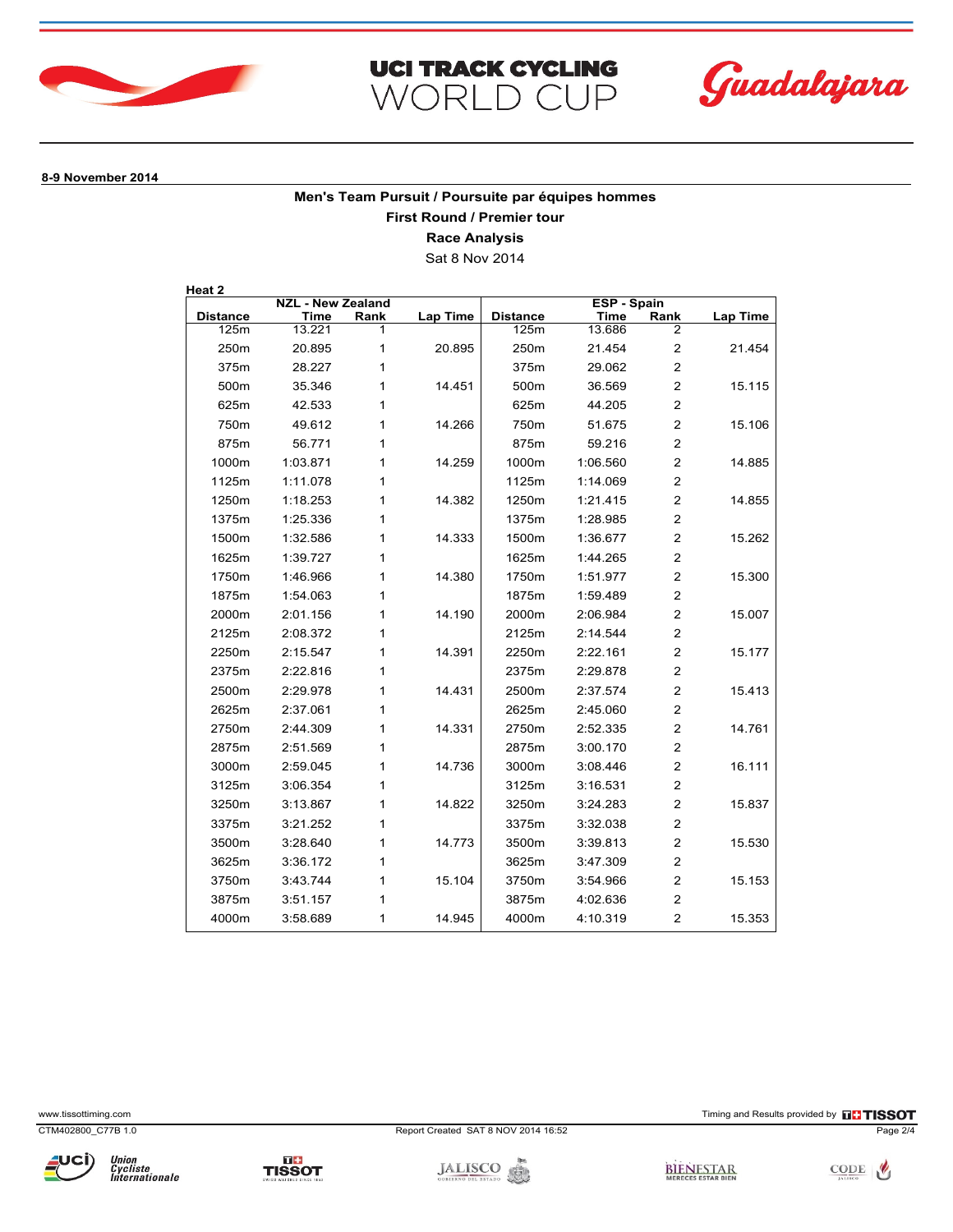





**8-9 November 2014**

**Men's Team Pursuit / Poursuite par équipes hommes First Round / Premier tour**

**Race Analysis**

Sat 8 Nov 2014

| <b>GBR - Great Britain</b> |          |      | <b>NED - Netherlands</b> |                 |          |                         |          |
|----------------------------|----------|------|--------------------------|-----------------|----------|-------------------------|----------|
| <b>Distance</b>            | Time     | Rank | <b>Lap Time</b>          | <b>Distance</b> | Time     | Rank                    | Lap Time |
| 125m                       | 13.350   | 1    |                          | 125m            | 14.716   | 2                       |          |
| 250m                       | 21.236   | 1    | 21.236                   | 250m            | 23.210   | $\overline{\mathbf{c}}$ | 23.210   |
| 375m                       | 28.537   | 1    |                          | 375m            | 31.264   | $\overline{2}$          |          |
| 500m                       | 35.778   | 1    | 14.542                   | 500m            | 38.924   | $\overline{2}$          | 15.714   |
| 625m                       | 42.832   | 1    |                          | 625m            | 46.492   | $\overline{2}$          |          |
| 750m                       | 49.998   | 1    | 14.220                   | 750m            | 53.956   | $\overline{2}$          | 15.032   |
| 875m                       | 57.095   | 1    |                          | 875m            | 1:01.480 | $\overline{2}$          |          |
| 1000m                      | 1:04.292 | 1    | 14.294                   | 1000m           | 1:08.948 | $\overline{2}$          | 14.992   |
| 1125m                      | 1:11.434 | 1    |                          | 1125m           | 1:16.670 | $\overline{c}$          |          |
| 1250m                      | 1:18.802 | 1    | 14.510                   | 1250m           | 1:24.513 | $\overline{2}$          | 15.565   |
| 1375m                      | 1:25.921 | 1    |                          | 1375m           | 1:32.245 | $\overline{2}$          |          |
| 1500m                      | 1:33.333 | 1    | 14.531                   | 1500m           | 1:39.945 | $\overline{2}$          | 15.432   |
| 1625m                      | 1:40.781 | 1    |                          | 1625m           | 1:47.728 | $\overline{c}$          |          |
| 1750m                      | 1:48.421 | 1    | 15.088                   | 1750m           | 1:55.611 | $\overline{c}$          | 15.666   |
| 1875m                      | 1:56.361 | 1    |                          | 1875m           | 2:03.403 | $\overline{2}$          |          |
| 2000m                      | 2:04.286 | 1    | 15.865                   | 2000m           | 2:11.230 | $\overline{2}$          | 15.619   |
| 2125m                      | 2:12.128 | 1    |                          | 2125m           | 2:19.084 | $\overline{2}$          |          |
| 2250m                      | 2:20.003 | 1    | 15.717                   | 2250m           | 2:26.889 | $\overline{2}$          | 15.659   |
| 2375m                      | 2:27.774 | 1    |                          | 2375m           | 2:34.774 | $\overline{2}$          |          |
| 2500m                      | 2:35.675 | 1    | 15.672                   | 2500m           | 2:42.715 | $\overline{2}$          | 15.826   |
| 2625m                      | 2:43.545 | 1    |                          | 2625m           | 2:50.663 | $\overline{c}$          |          |
| 2750m                      | 2:51.595 | 1    | 15.920                   | 2750m           | 2:58.652 | $\overline{2}$          | 15.937   |
| 2875m                      | 2:59.420 | 1    |                          | 2875m           | 3:06.721 | $\overline{2}$          |          |
| 3000m                      | 3:07.371 | 1    | 15.776                   | 3000m           | 3:14.735 | $\overline{2}$          | 16.083   |
| 3125m                      | 3:15.364 | 1    |                          | 3125m           | 3:22.749 | $\overline{2}$          |          |
| 3250m                      | 3:23.459 | 1    | 16.088                   | 3250m           | 3:30.727 | $\overline{2}$          | 15.992   |
| 3375m                      | 3:31.435 | 1    |                          | 3375m           | 3:38.651 | $\overline{2}$          |          |
| 3500m                      | 3:39.389 | 1    | 15.930                   | 3500m           | 3:46.582 | $\overline{c}$          | 15.855   |
| 3625m                      | 3:47.239 | 1    |                          | 3625m           | 3:54.463 | $\overline{2}$          |          |
| 3750m                      | 3:55.126 | 1    | 15.737                   | 3750m           | 4:02.324 | $\overline{2}$          | 15.742   |
| 3875m                      | 4:02.953 | 1    |                          | 3875m           | 4:10.221 | $\overline{2}$          |          |
| 4000m                      | 4:10.867 | 1    | 15.741                   | 4000m           | 4:18.337 | $\overline{2}$          | 16.013   |